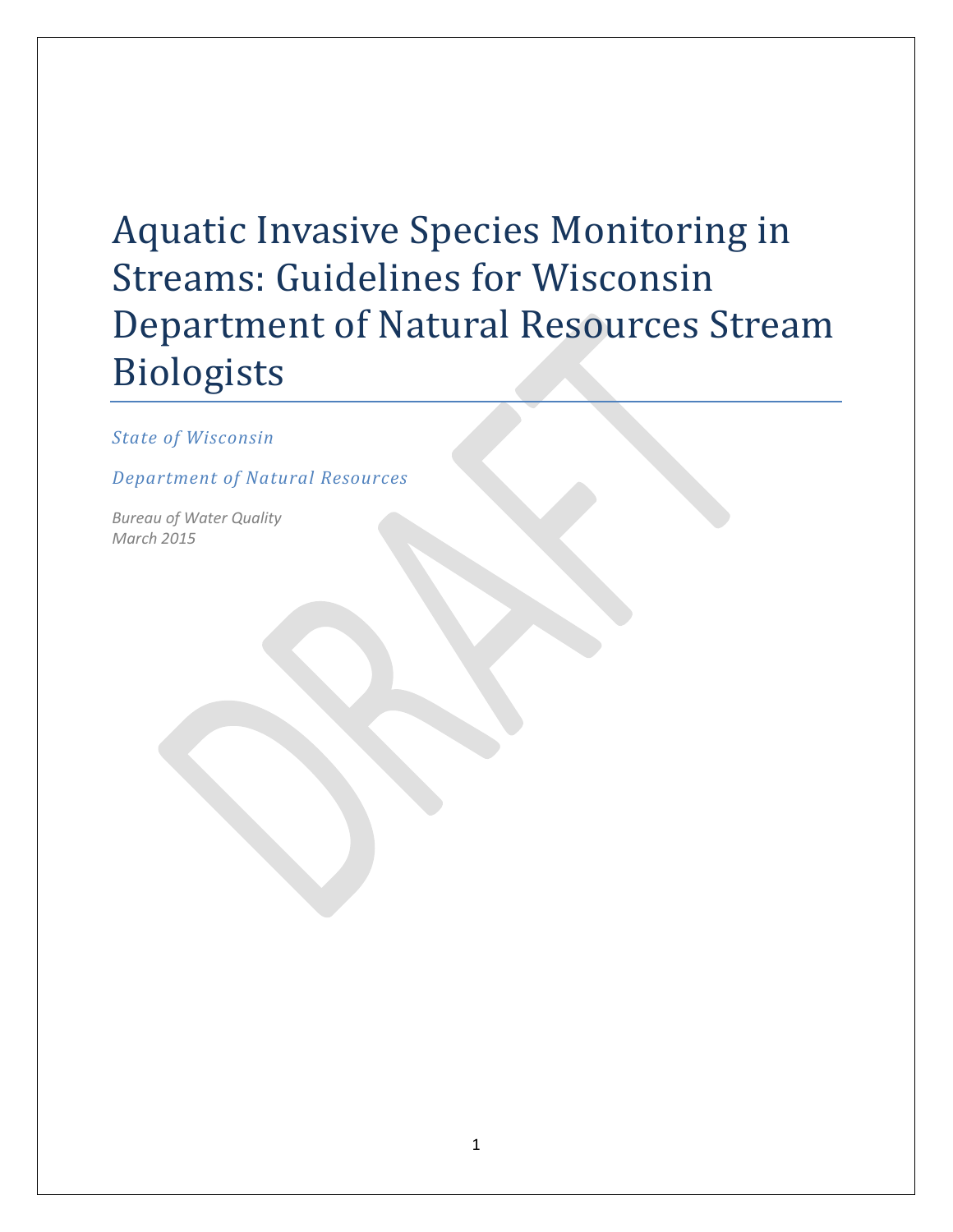# **Table of Contents**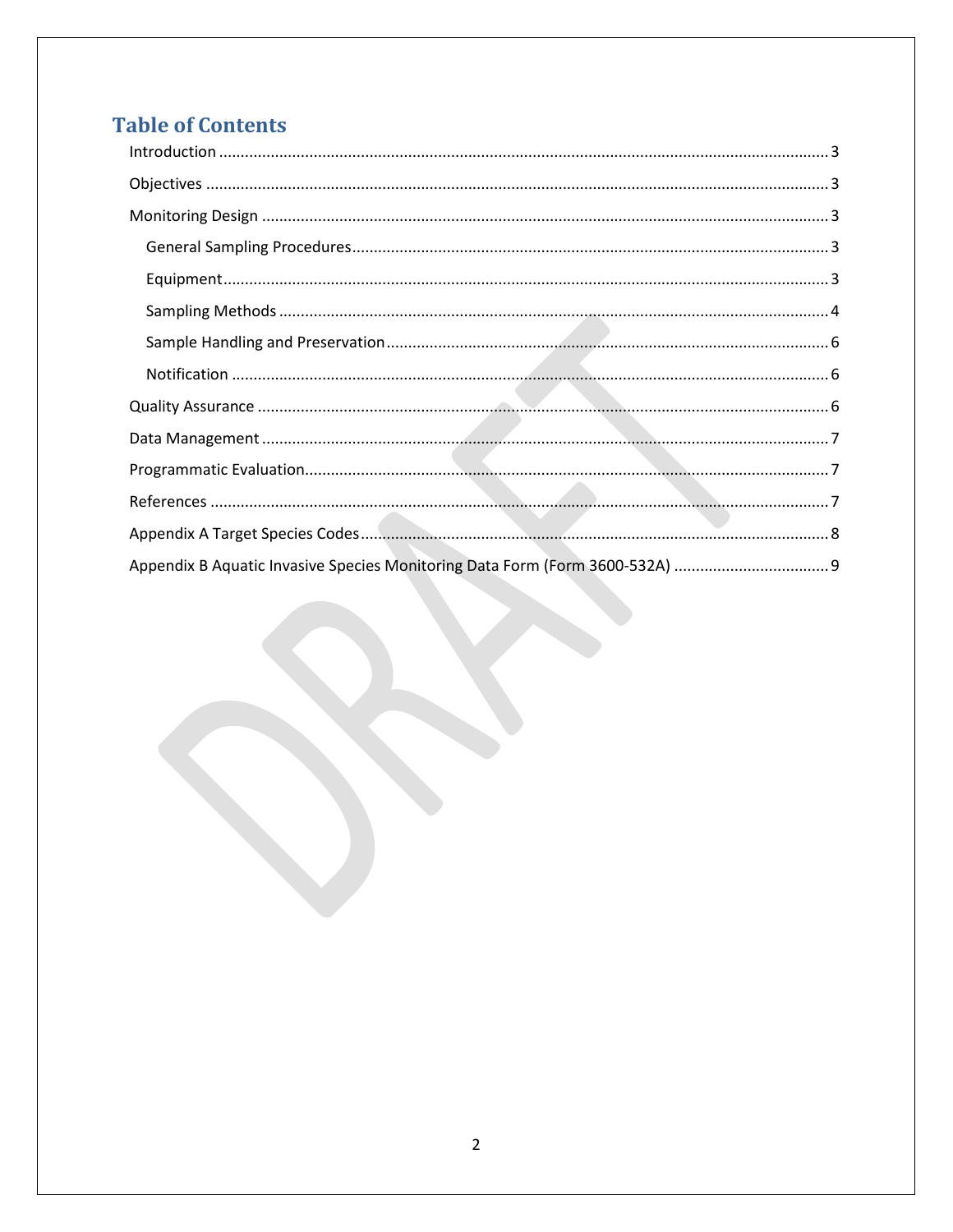#### <span id="page-2-0"></span>**Introduction**

Wisconsin Department of Natural Resources stream biologists conduct routine assessments to evaluate stream health during Long-Term Trend Water Quality Monitoring, intensive watershed assessments, and Natural Community Stratified Random Monitoring. During these assessments, biologists can also document aquatic invasive species (AIS) occurrences, especially during the stream habitat assessments of Biotic Index surveys (such as fish or macroinvertebrates).

A team of DNR stream biologists, aquatic invasive species (AIS) specialists, and external partners identified target species (Appendix A) and protocols to be used by stream biologists. Species targeted for monitoring might cause harm to stream health and/or warrant a response. Protocols involve collecting presence/absence data and some estimate of abundance. Regional AIS staff will assist followup.

## <span id="page-2-1"></span>**Objectives**

Data derived from AIS occurrences are needed to:

- 1) Establish baseline data on the statewide AIS distribution in streams.
- 2) Early detection of pioneer populations to enable early response efforts.
- 3) Identify priority locations for AIS monitoring.

## <span id="page-2-2"></span>**Monitoring Design**

#### <span id="page-2-3"></span>**General Sampling Procedures**

Target species identification, time of year, reporting, specimen collection, and follow-up are included with AIS monitoring. In general:

- 1. Biologists should become familiar with the target species.
- 2. Collect AIS monitoring data anytime. Habitat assessments are especially convenient times to collect AIS data.
- 3. Complete the Aquatic Invasive Species Monitoring Data Form 3600-532Ai (Appendix B).
- 4. Collect specimens and/or photo of observed species.
- 5. Notify appropriate DNR AIS contact.
- 6. AIS contact will provide initial identification of specimen.
- 7. AIS contact will have data entered into the Surface Water Integrated Monitoring System (SWIMS).
- 8. AIS contact will submit voucher specimens.
- 9. Central office staff will verify the record in SWIMS following identification confirmation.
- 10. Following AIS identification confirmation and vouchering, AIS contact will implement the [communication protocol](http://dnr.wi.gov/lakes/invasives/AISDiscoveryCommunicationProtocol.pdf) to initiate follow-up activities, if needed.

#### <span id="page-2-4"></span>**Equipment**

Equipment is needed for identification, documentation, preservation, and vouchering.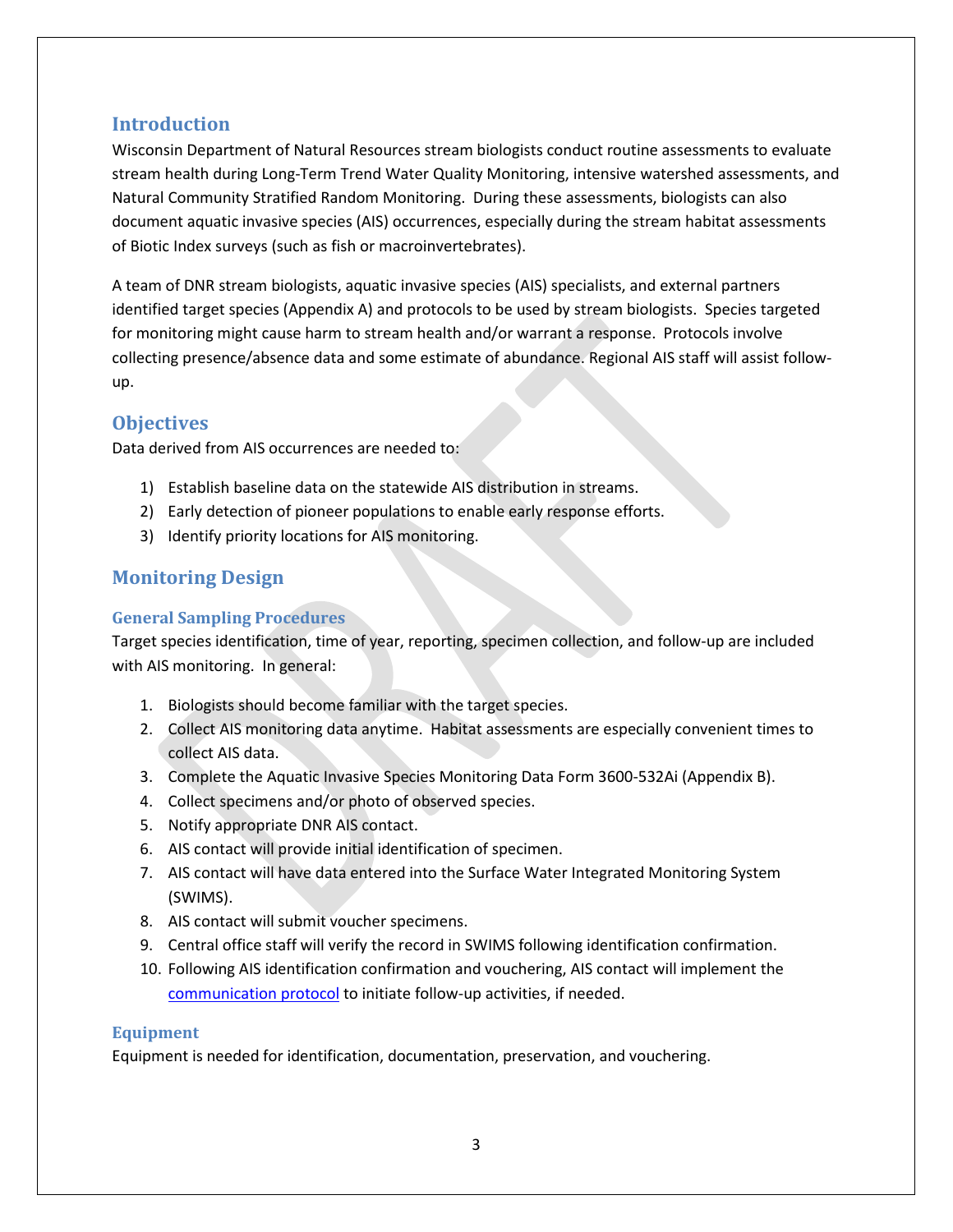A Field Guide to Wisconsin Streams (Miller et al. 2014) and the laminated handout, Invasive Plants to be on the Lookout for in Wisconsin Streams, are useful identification guides. Each biologist received a copy of A Field Guide to Wisconsin Streams and the laminated handout.

Since SWIMS station ID will be recorded on the datasheet, further location information is not mandatory. However, a geographic positioning system (GPS) unit can be used to record the exact location within the stream where a SWIMS station does not already exist.

Ziploc bags or sample jars are needed for specimen preservation. Labels are used to properly identify the collection site. Cameras can be used for photo documentation.

Ethanol and a plant press are used for vouchering.

#### <span id="page-3-0"></span>**Sampling Design**

DNR Biologists will attempt to collect presence/absence and abundance information of AIS at all Wadeable Trend Reference Streams, Targeted Watershed streams, and all other routine stream monitoring activities that will allow the adequate collection of AIS presence/absence and abundance data consistent with the general methods below.

In addition, DNR biologists will attempt to collect focused presence/absence and abundance information of AIS at all Stratified Random Natural Community Stream sites. The focused method includes four areas of directed monitoring to focus attention. Tthese include access points and the distinct habitat features of riffle, runs, and pools.

#### *Sample period*

May through September

#### *General Sample Methods*

The following methods will be used at all sites stream biologists visit with the exception of Random Stratified Natural Community Model sampling Sites. During the course of normal stream monitoring activities, stream biologist will observe if any target AIS species exist along the riparian corridor or within the stream.

- 1. During Routine Sampling efforts if target species are observed:
	- o Collect up to 5 specimens, if possible. Beware of private property and trespassing laws when identifying or collecting riparian species for vouchering.
	- o Collect photographs that illustrate species and general area/habitat, if possible.
	- o Beware of private property and trespassing laws when identifying, collecting, or photographing riparian species for vouchering.
- 2. Complete field data sheet (Form 3600-532A) (Appendix B) including:
	- o Identify species.
	- o Identify site- Was it an access point, target, or incidental
	- o Identify Habitat Type
	- o Provide geographic coordinates, if possible.
	- o Land use natural, agriculture, or urban.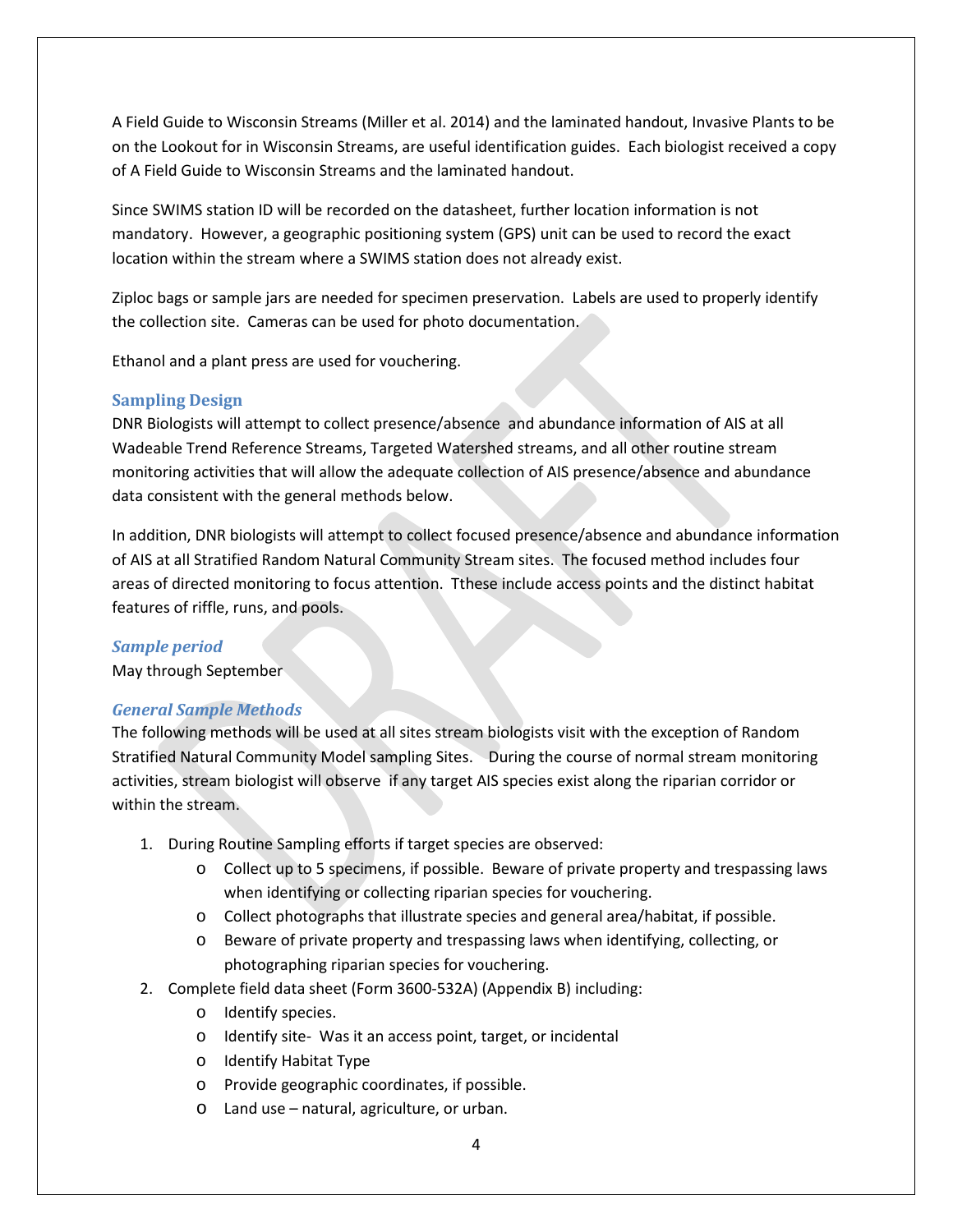- o Estimate area 0.001 acre: 1 plant; 0.01 acre: living room; 0.2 acre: baseball diamond without field; 1 acre: football field.
- o Estimate density 1: A few individuals (1-25); 2: Many small, scattered populations (25 – 500); 3: Dense population (> 500).
- o Identify if samples were collected.
- o Identify if photos were collected.
- $\circ$  If it is not possible to obtain this information, supply as much information as possible in the comments.
- o If no species were observed, then the box on the data sheet should be checked. Absence data is needed to address the objectives.

All equipment should be disinfected following the Boat and Gear Disinfection Protocol [Manual Code](http://intranet.dnr.state.wi.us/int/mb/codes/MC9183-10.pdf)  [9183.1.](http://intranet.dnr.state.wi.us/int/mb/codes/MC9183-10.pdf)

#### *Focused Sample Methods*

The following method will be used at all Stratified Random Natural Community sites. At each of the four target areas (Access Location and at a riffle, run, and pool), examine the banks and stream bed for and sample the areas per the specified guidelines below:

- 1. 1 minute examining the right bank for riparian invasive plants.
- 2. 1 minute examining the left bank for riparian invasive plants.
- 3. 1 minute examining the stream bed for invasive aquatic plants/algae and invertebrates.
- 4. If target species are observed:
	- o Collect up to 5 specimens, if possible. Beware of private property and trespassing laws when identifying or collecting riparian species for vouchering.
	- o Collect photographs that illustrate species and general area/habitat, if possible.
	- o Beware of private property and trespassing laws when identifying, collecting, or photographing riparian species for vouchering.
- 5. Complete field data sheet (3600-532Ai) including:
	- $\circ$  Site name access site (A), 3 target sites (T) and incidental occurrences sites (I).
	- o Land use natural, agriculture, or urban.
	- o Geographic coordinates, if possible.
	- o Species name, area, and density
		- Estimate area 0.001 acre: 1 plant 0.01 acre: living room 0.2 acre: baseball diamond without field 1 acre: football field
		- Estimate density 1: A few individuals (1-25); 2: Many small, scattered populations  $(25 - 500)$ ; 3: Dense population  $(> 500)$
	- o Samples collected.
	- o Photos collected.
	- o No AIS were observed.
	- $\circ$  If it is not possible to obtain this information, supply as much information as possible in the comments.
- 6. Also record data for incidental AIS occurrences observed between the four target sites.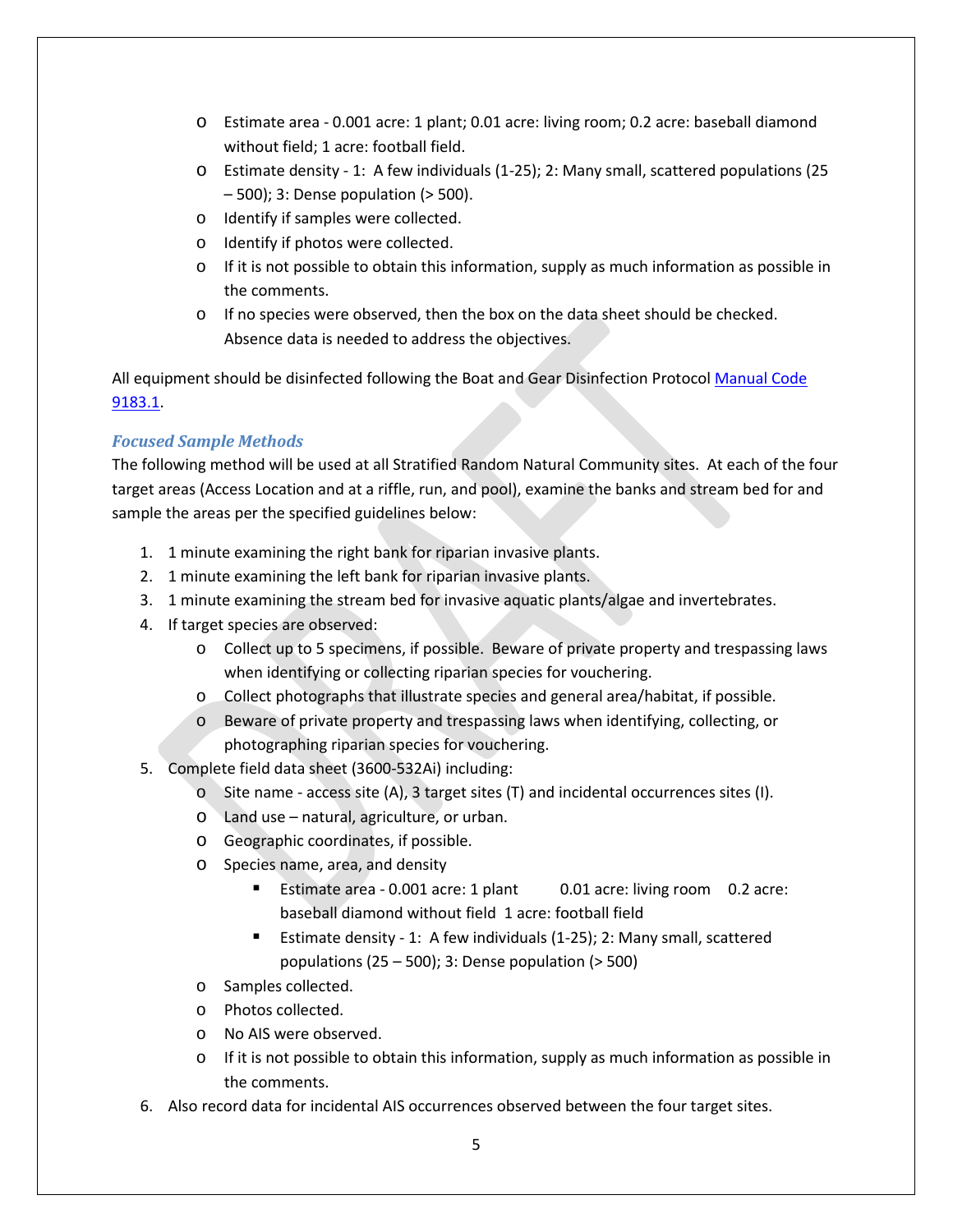7. Depending on AIS observed, the total estimated time on each Stratified Random site is 15-20 minutes.

All equipment should be disinfected following the Boat and Gear Decontamination Protoco[l Manual](http://intranet.dnr.state.wi.us/int/mb/codes/MC9183-10.pdf)  [Code 9183.1.](http://intranet.dnr.state.wi.us/int/mb/codes/MC9183-10.pdf)

#### <span id="page-5-0"></span>**Sample Handling and Preservation**

There are different criteria for handling and preserving plant and animal specimens. In the field, plants should be placed in a Ziploc bag with water. Upon return to the office, the plants can be refrigerated for two weeks. Plants should be pressed following standard vouchering protocols (see pages 25-28 in Hauxwell et al. 2010). Invertebrates can be placed in a Ziploc bag or sample bottle. Following collection, invertebrates should be preserved in at least four parts 75% ethanol. If needed, the DNR AIS contact can help with voucher preparation.

Specimen labels should include: **species code, waterbody name, SWIMS station ID or WBIC or lat/long, collector's name, and date**. Species code can be found in Appendix A.

Photos should be named **species code\_SWIMS station ID or WBIC and lat/long\_collector\_date** (e.g. CLP 94800 44.64654 -89.146883 12311968). Photos should be attached to the fieldwork event in SWIMS.

The DNR AIS contact will send vouchers to the appropriate taxonomic expert for verification.

#### <span id="page-5-1"></span>**Notification**

Following fieldwork, biologists should notify their regional DNR AIS contact identified on the back of the data form. The AIS contact can help with specimen preservation and verification. Following specimen verification, the DNR AIS contact can also initiate the AIS communication protocol to notify the appropriate stakeholders to initiate follow-up, if needed:

[http://dnr.wi.gov/lakes/invasives/AISDiscoveryCommunicationProtocol.pdf.](http://dnr.wi.gov/lakes/invasives/AISDiscoveryCommunicationProtocol.pdf)

#### <span id="page-5-2"></span>**Quality Assurance**

Regional AIS staff will host annual AIS identification and disinfection trainings to ensure consistent identification efforts in data collection. The AIS staff hosting the training might differ from the AIS contact.

Vouchered specimens and photographs will be submitted to the AIS contact for verification of specimen identification. The AIS contact will submit the specimen to the appropriate taxonomic expert. The taxonomic expert will provide identification results to the AIS contact and central office staff. DNR central office staff will update the SWIMS fieldwork event once verification reports are received from the designated expert.

If no specimens were collected, AIS contact will initiate reconnaissance with external partners to collect voucher specimens.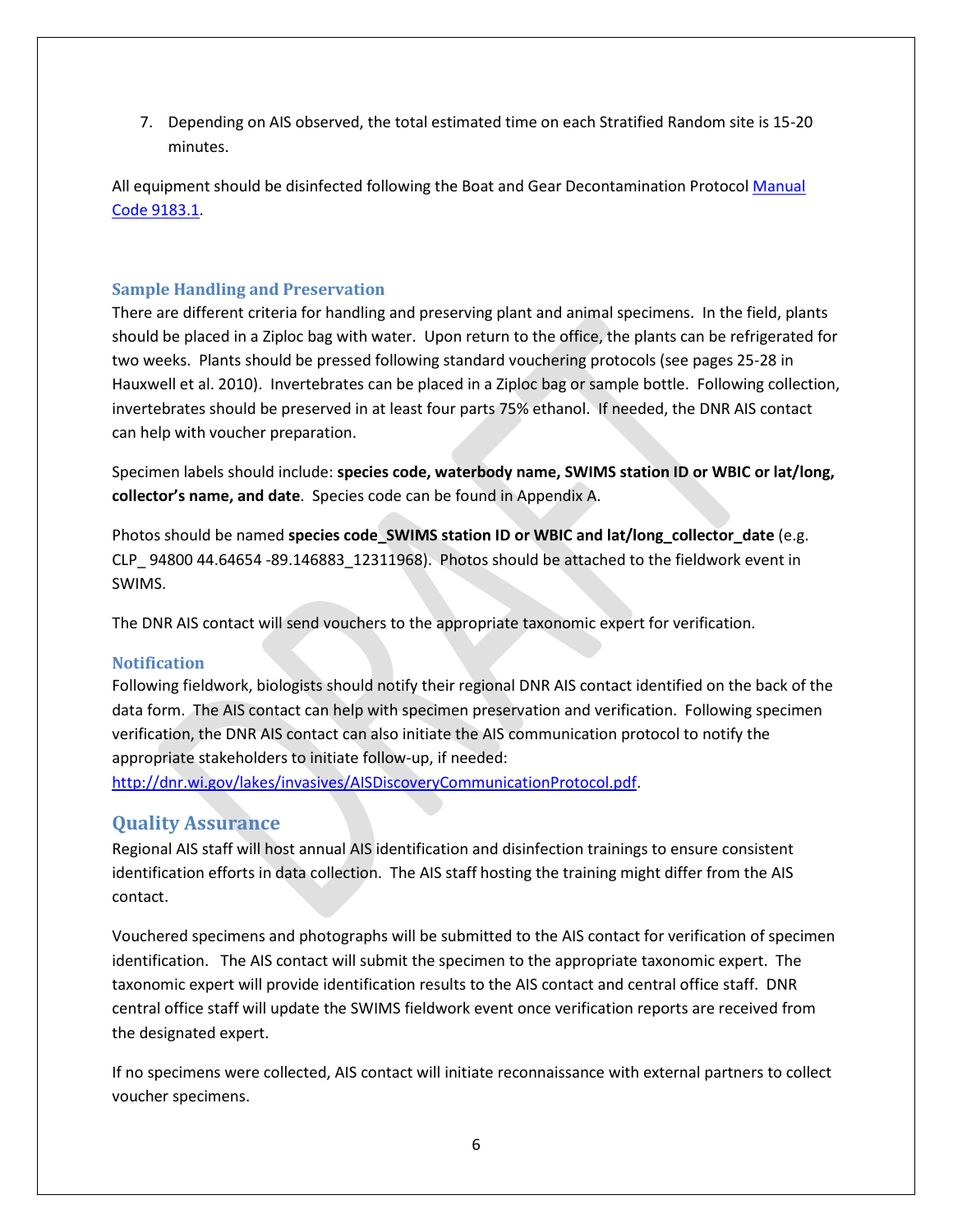It is understood that records indicating species were not observed doesn't guarantee that species were not present – they just weren't detected.

#### <span id="page-6-0"></span>**Data Management**

Data will be entered into the Streams/Rivers AIS Early Detection Monitoring project in SWIMS. Biologists will provide completed datasheets to their DNR AIS contact to enter into SWIMS. A scan of the data sheet, photos, and taxonomic verification should be attached to the SWIMS fieldwork event. Data entered into SWIMS should be proofed by another staff person for additional quality assurance.

## <span id="page-6-1"></span>**Programmatic Evaluation**

A meeting will be held in fall/winter with monitoring staff to review protocols and identify issues to improve following year.

#### <span id="page-6-2"></span>**References**

- Hauxwell, J., S. Knight, K. Wagner, A. Mikulyuk, M. Nault, M. Porzky and S. Chase. 2010. Recommended baseline monitoring of aquatic plants in Wisconsin: sampling design, field and laboratory procedures, data entry and analysis, and applications. Wisconsin Department of Natural Resources Bureau of Science Services, PUB-SS-1068 2010. Madison, Wisconsin, USA. [http://www.uwsp.edu/cnr-ap/UWEXLakes/Documents/ecology/Aquatic%20Plants/PI-Protocol-](http://www.uwsp.edu/cnr-ap/UWEXLakes/Documents/ecology/Aquatic%20Plants/PI-Protocol-2010.pdf)[2010.pdf](http://www.uwsp.edu/cnr-ap/UWEXLakes/Documents/ecology/Aquatic%20Plants/PI-Protocol-2010.pdf)
- Miller, M., K. Songer, and R. Dolen. 2014. Field guide to Wisconsin streams: plants, fishes, invertebrates, amphibians, and reptiles. The University of Wisconsin Press. Madison, Wisconsin, USA.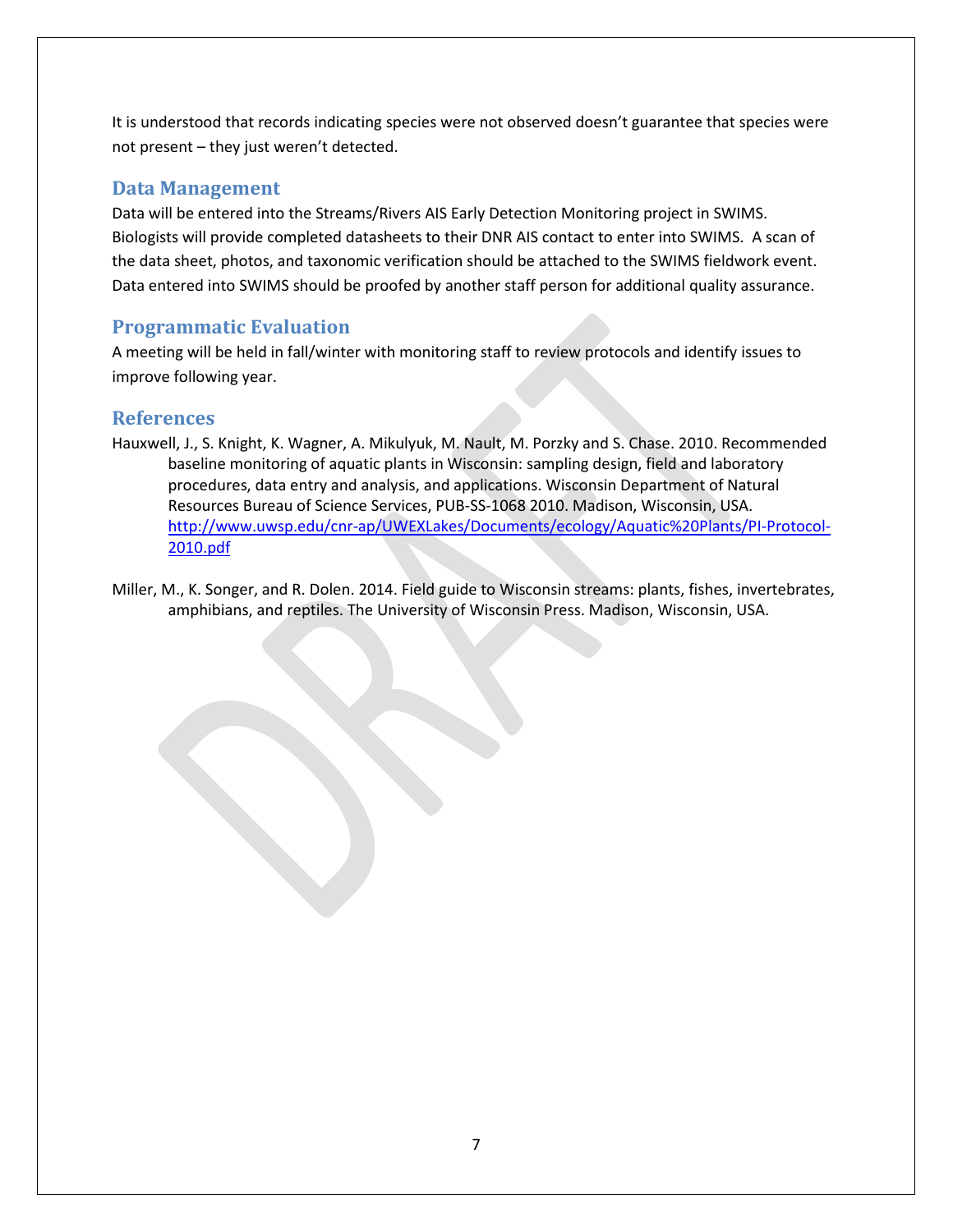# <span id="page-7-0"></span>**Appendix A Target Species Codes**

| <b>Common Name</b>           | <b>Latin Name</b>                  | <b>Species Code</b> |
|------------------------------|------------------------------------|---------------------|
| <b>Aquatic Plants</b>        |                                    |                     |
| European Frog-bit            | Hydrocharis morus-ranae            | EFB                 |
| <b>Yellow Floating Heart</b> | Nymphoides peltata                 | <b>YFH</b>          |
| <b>Water Chestnut</b>        | Trapa natans                       | <b>WC</b>           |
| Brazilian waterweed          | Egeria densa                       | <b>BWW</b>          |
| Hydrilla                     | Hydrilla verticillata              | <b>HYD</b>          |
| Curly-leaf pondweed          | Potamogeton crispus                | <b>CLP</b>          |
| Fanwort                      | Camboba caroliniana                | <b>FW</b>           |
| Parrot feather               | Myriophyllum aquaticum             | PF                  |
| Eurasian water milfoil       | Myriophyllum spicatum              | <b>EWM</b>          |
| Water hyacinth               | Eichhornia crassipes and E. azurea | WH                  |
| Water lettuce                | Pistia stratiotes                  | WL                  |
| Didymo                       | Didymosphenia geminata             | <b>DIDY</b>         |
| <b>Wetland Plants</b>        |                                    |                     |
| Flowering rush               | <b>Butomus umbellatus</b>          | <b>FR</b>           |
| Phragmites                   | Phragmites australis               | <b>PHRG</b>         |
| Japanese knotweed            | Polygonum cuspidatum               | JK                  |
| Giant knotweed               | Polygonum sachalinense             | GK                  |
| Purple loosestrife           | Lythrum salicaria                  | PL                  |
| Japanese hop                 | Humulus japonicus                  | JH                  |
| <b>Yellow</b> iris           | Iris pseudoacorus                  | YI                  |
| <b>Invertebrates</b>         |                                    |                     |
| Zebra mussels                | Dreissena polymorpha               | ZM                  |
| Quagga mussels               | Dreissena bugensis                 | <b>QM</b>           |
| Asian clam                   | Corbicula fluminea                 | AC                  |
| Faucet snails                | Bithynia tentaculata               | <b>FS</b>           |
| Chinese mystery snails       | Cipangopalundina chinesis          | <b>CMS</b>          |
| Banded mystery snails        | Viviparus georgianus               | <b>BMS</b>          |
| New Zealand mudsnail         | Potamopyrgus antipodarum           | <b>NZMS</b>         |
| Red swamp crayfish           | Procambarus clarkii                | <b>RSC</b>          |
| Rusty crayfish               | Orconectes rusticus                | <b>RC</b>           |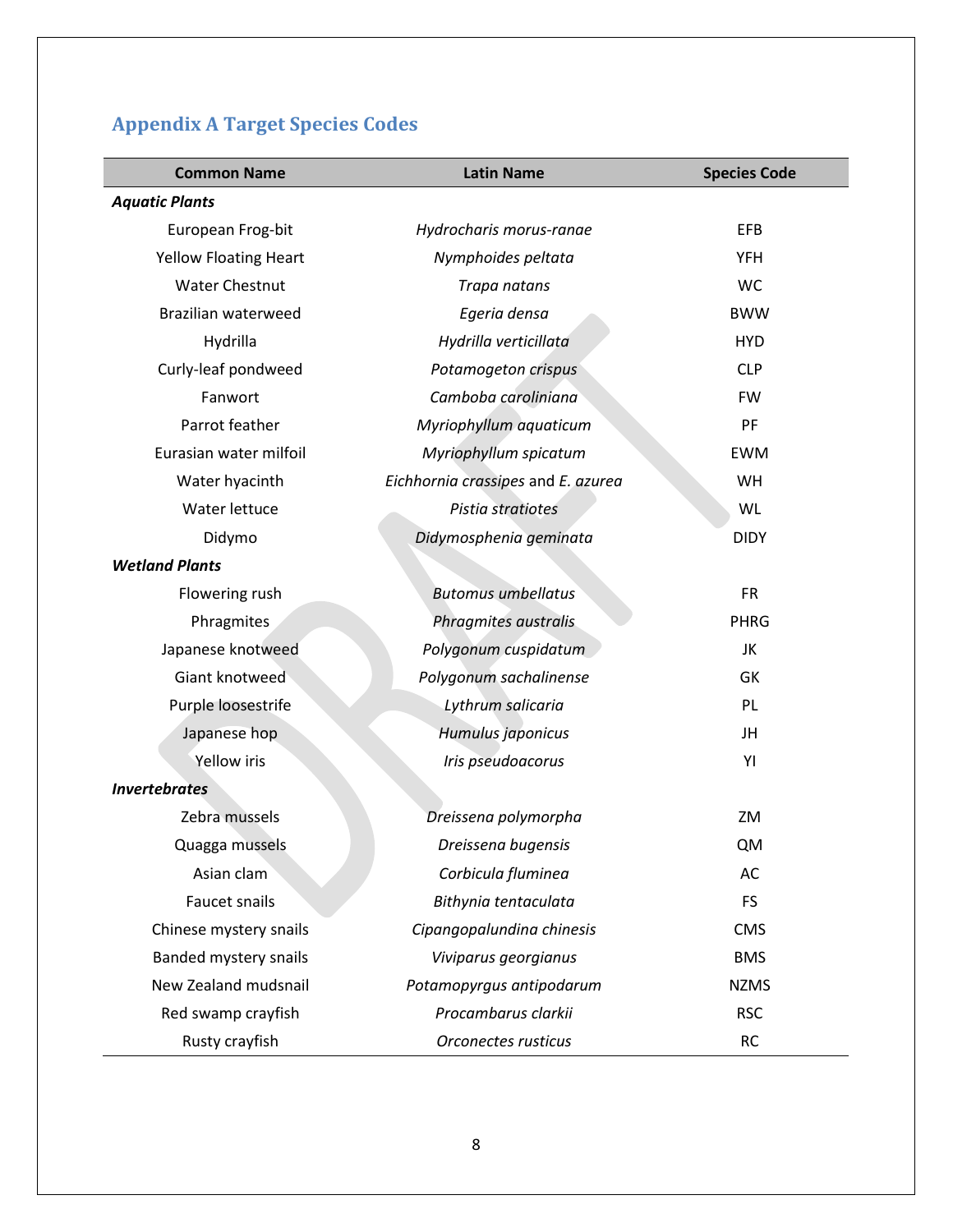<span id="page-8-0"></span>**Appendix B Aquatic Invasive Species Monitoring Data Form (Form 3600- 532A)**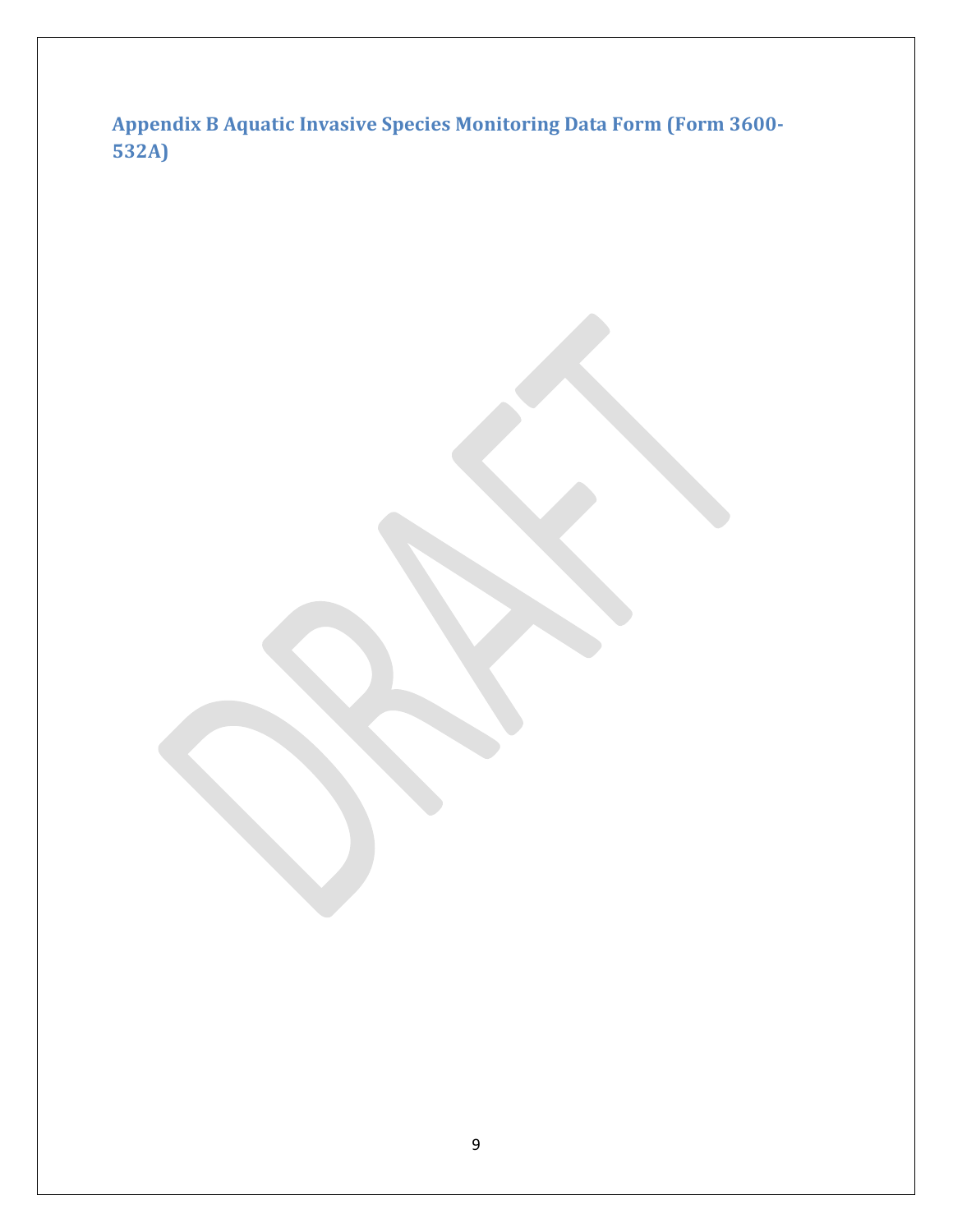#### Aquatic Invasive Species Monitoring Data Form **Form 3600-532Ai** (R 2/14)

**Instructions: Bold** fields must be completed.

| <b>Location Name</b> | <b>WBIC</b> | <b>SWIMS Station ID</b> | <b>NC Type</b> | <b>County</b> | <b>Date</b> | Collector(s) | Contact info |  |
|----------------------|-------------|-------------------------|----------------|---------------|-------------|--------------|--------------|--|
|                      |             |                         |                |               |             |              |              |  |

**Step 1: Circle** species that you looked for - review the laminated picture field guide and *A Field Guide to Wisconsin Streams\**.

| AQUATIC PLANTS/ALGAE  | Hydrilla            | Water hyacinth         | <b>RIPARIAN PLANTS</b> | Yellow flag iris  | <b>INVERTEBRATES</b>  | <b>Faucet snails</b>     |
|-----------------------|---------------------|------------------------|------------------------|-------------------|-----------------------|--------------------------|
| European frogbit      | Curly leaf pondweed | Water lettuce          | Flowering rush         | Japanese knotweed | Zebra/quagga mussels  | Chinese mystery snails   |
| Yellow floating heart | Fanwort             | Eurasian water milfoil | Phragmites             | Japanese hop      | Asian clam            | Banded mystery snails    |
| Brazilian waterweed   | Parrot feather      | Didymo                 | Purple loosestrife     |                   | New Zealand mudsnails | Rusty/red swamp crayfish |

**STEP 2: Record** the sample site, habitat, and land use. If possible, record latitude and longitude (in decimal degrees). If AIS are observe, record species name, area, and density. If possible, collect up to 5 specimens of each AIS and take photos. Include internal and external labels with **species code, waterbody name, SWIMS station ID or WBIC or lat/long, collector's name, and date**. If needed, preserve specimens with adequate ethanol and identify ethanol type on label.

| Site* | <b>Habitat</b>    | Land | Latitude | Longitude | <b>Species 1</b>          | <b>Species 2</b>          | <b>Species 3</b>          | Sample(s)  | Photo(s)   | <b>No AIS</b> | Comments |
|-------|-------------------|------|----------|-----------|---------------------------|---------------------------|---------------------------|------------|------------|---------------|----------|
|       | Type <sup>+</sup> | Use‡ |          |           | name, area <sup>§</sup> , | name, area <sup>§</sup> , | name, area <sup>§</sup> , | collected  | collected? | observed      |          |
|       |                   |      |          |           | density                   | density                   | density                   | (list/NA)? | (list/NA)? |               |          |
|       |                   |      |          |           |                           |                           |                           |            |            |               |          |
|       |                   |      |          |           |                           |                           |                           |            |            |               |          |
|       |                   |      |          |           |                           |                           |                           |            |            |               |          |
|       |                   |      |          |           |                           |                           |                           |            |            |               |          |
|       |                   |      |          |           |                           |                           |                           |            |            |               |          |
|       |                   |      |          |           |                           |                           |                           |            |            |               |          |
|       |                   |      |          |           |                           |                           |                           |            |            |               |          |
|       |                   |      |          |           |                           |                           |                           |            |            |               |          |
|       |                   |      |          |           |                           |                           |                           |            |            |               |          |

\*A – access, T – target, I - incidental

†Riffle, Run, Pool, Riparian

‡Natural, Agriculture, Urban

§Area estimates: only one plant (.0001 ac), my living room (12'x16' or .004 ac); a baseball diamond (90' X 90' or 0.2 ac); or a football field (300'x 160' or 1.1acre)] If linear use appropriate conversion of miles to acres (# of miles X 3.62 (if only on one side of the stream/road divide by 2).

ǁDensity ratings: 1 - a few individuals (1-25), 2 - many small, scattered populations (25 – 500), 3 - dense population (> 500)